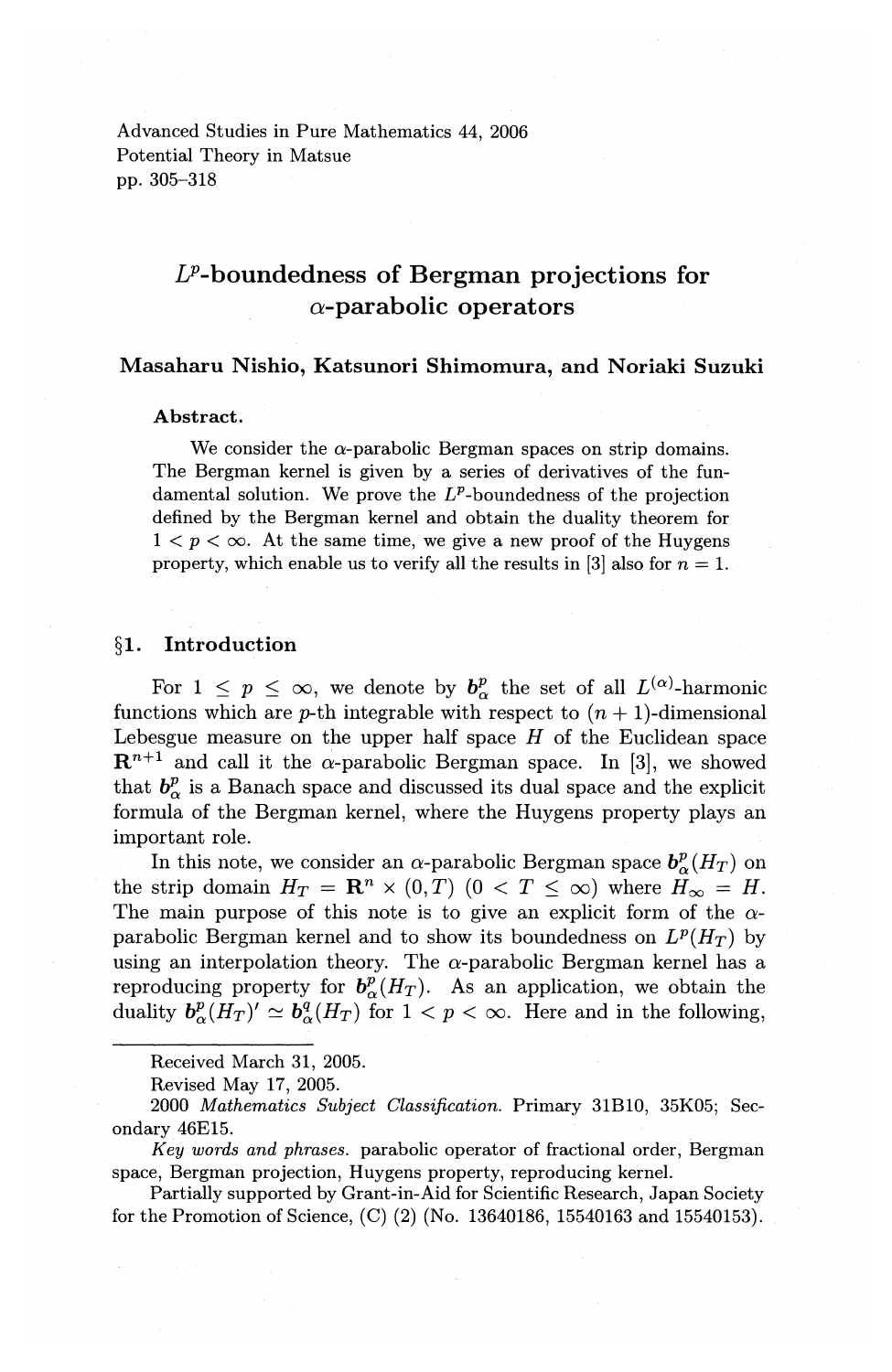q always denotes the conjugate exponent of p. At the same time we show the Huygens property of  $\alpha$ -parabolic Bergman functions for  $n \geq 1$ . This enables us to remove from [3] the restriction  $n \geq 2$  on the space dimension.

# **§2. Preliminary**

We denote the  $(n+1)$ -dimensional Euclidean space by  $\mathbb{R}^{n+1}$   $(n \geq 1)$ , and its point by  $(x, t)$   $(x \in \mathbb{R}^n, t \in \mathbb{R})$ . For  $0 < \alpha \leq 1$ , we consider a parabolic operator  $L^{(\alpha)}$  and its adjoint  $\tilde{L}^{(\alpha)}$ 

$$
L^{(\alpha)} = \frac{\partial}{\partial t} + (-\Delta)^{\alpha}, \qquad \tilde{L}^{(\alpha)} = -\frac{\partial}{\partial t} + (-\Delta)^{\alpha}
$$

on  $\mathbf{R}^{n+1}$ . We remark that if  $0 < \alpha < 1$ ,  $(-\Delta)^{\alpha}$  is the convolution operator in the x-space  $\mathbb{R}^n$  defined by  $-c_{n,\alpha}p.f.|x|^{-n-2\alpha}$ , where  $c_{n,\alpha} =$  $-4^{\alpha}\pi^{-n/2}\Gamma((n+2\alpha)/2)/\Gamma(-\alpha) > 0$ . Then for  $\varphi \in C_c^{\infty}(\mathbf{R}^{n+1}),$ 

$$
\begin{aligned} &(\tilde{L}^{(\alpha)}\varphi)(x,t)=-\frac{\partial}{\partial t}\varphi(x,t)+((-\Delta)^\alpha\varphi)(x,t)\\ &=-\frac{\partial}{\partial t}\varphi(x,t)-c_{n,\alpha}\lim_{\delta\downarrow 0}\int_{|y-x|>\delta}(\varphi(y,t)-\varphi(x,t))|x-y|^{-n-2\alpha}\,dy,\end{aligned}
$$

where we denote by  $C_c^{\infty}(\mathbf{R}^{n+1})$  the totality of infinitely differentiable functions with compact support.

**Lemma 2.1.** Let  $\varphi \in C_c^{\infty}(\mathbb{R}^{n+1})$  with  $\text{supp}(\varphi) \subset \{(x, t)|t_1 < t$  $t_2, |x| < r$ . Then  $\text{supp}(\tilde{L}^{(\alpha)}\varphi) \subset \mathbf{R}^n \times (t_1, t_2)$  and when  $0 < \alpha < 1$ ,

$$
|(\tilde{L}^{(\alpha)}\varphi)(x,t)| \le 2^{n+2\alpha} c_{n,\alpha} \left(\sup_{t_1
$$

*for*  $(x, t)$  *with*  $|x| \geq 2r$ .

Now we define  $L^{(\alpha)}$ -harmonic functions.

**Definition 2.1.** Let *D* be an open set in  $\mathbb{R}^{n+1}$ . We put

$$
s(D) := \{(x,t) | (y,t) \in D \text{ for some } y \in \mathbf{R}^n\}.
$$

A Borel measurable function *u* on  $s(D)$  is said to be  $L^{(\alpha)}$ -harmonic on D if it satisfies the following conditions:

- (a) *u* is continuous on *D,*
- (b)  $\iint_{s(D)} |u \cdot \tilde{L}^{(\alpha)} \varphi| dx dt < \infty$  and  $\iint_{s(D)} u \cdot \tilde{L}^{(\alpha)} \varphi dx dt = 0$  holds for every  $\varphi \in C_c^{\infty}(D)$ .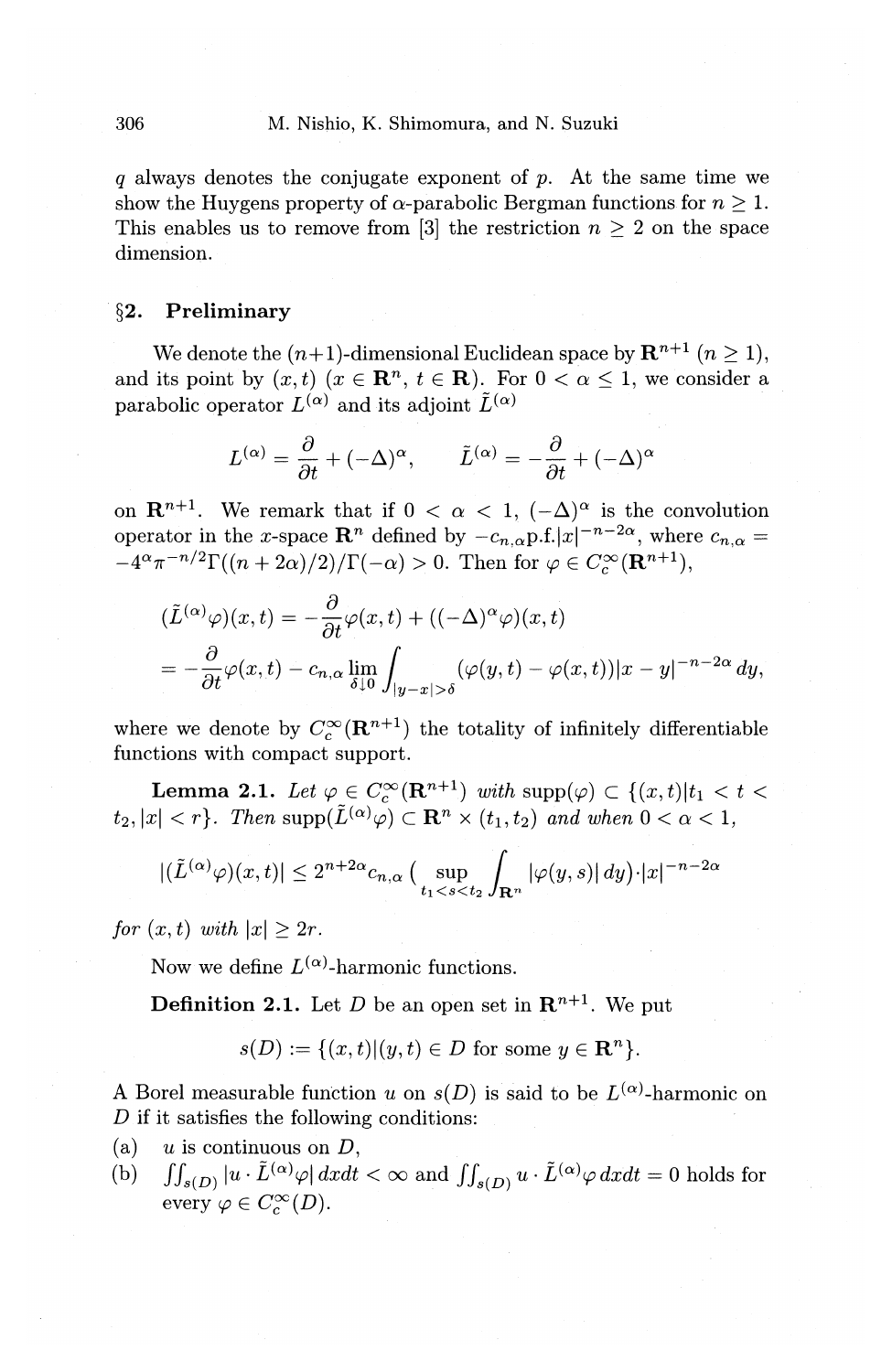Note that each component of  $s(D)$  is a strip domain. The fundamental solution  $W^{(\alpha)}$  of  $L^{(\alpha)}$  has the form:

$$
W^{(\alpha)}(x,t) = \begin{cases} (2\pi)^{-n} \int_{\mathbf{R}^n} \exp(-t|\xi|^{2\alpha} + \sqrt{-1}x \cdot \xi) d\xi & t > 0 \\ 0 & t \le 0, \end{cases}
$$

where  $x \cdot \xi$  is the inner product of *x* and  $\xi$ , and  $|\xi| = (\xi \cdot \xi)^{1/2}$ . Then  $\tilde{W}^{(\alpha)}(x,t) := W^{(\alpha)}(x,-t)$  is the fundamental solution of  $\tilde{L}^{(\alpha)}$ . Note that  $W^{(1)}(x,t)$  is equal to the Gauss kernel, and  $W^{(1/2)}(x,t)$  is equal to the Poisson kernel.

The following estimates will be needed later.

**Lemma 2.2.** Let  $(\beta, k)$  be a multi-index,  $1 \leq q \leq \infty$  and  $0 \leq t_1$  $t_2 < \infty$ . Then there exists a constant C such that

(2.1) 
$$
\partial_x^{\beta} \partial_t^k W^{(\alpha)}(x,t) = t^{-\frac{n+|\beta|}{2\alpha} - k} \partial_x^{\beta} \partial_t^k W^{(\alpha)}(t^{-1/2\alpha}x, 1),
$$

(2.2) 
$$
|\partial_x^{\beta} \partial_t^k W^{(\alpha)}(x,t)| \leq C t^{1-k} (t+|x|^{2\alpha})^{-\frac{n+|\beta|}{2\alpha}-1}
$$

*and* 

$$
(2.3) \qquad \|\partial_x^{\beta}\partial_t^k W^{(\alpha)}\|_{L^q(\mathbf{R}^n \times (t_1,t_2))} \leq C(t_2-t_1)^{\frac{1}{q}}t_1^{-\frac{n(1-1/q)+|\beta|}{2\alpha}-k}.
$$

*Proof.* The assertions (2.1) and (2.2) are remarked in section 3 in [3]. Then we have

$$
\begin{aligned} \int_{t_1}^{t_2}\!\!\!\int_{{\bf R}^n}|\partial_x^\beta \partial_t^k W^{(\alpha)}(x,t)|^q dx dt\,\\&=\int_{t_1}^{t_2}\!\!\!\int_{{\bf R}^n}\Big(t^{-\frac{n+|\beta|}{2\alpha}-k}\Big)^q|\partial_x^\beta \partial_t^k W^{(\alpha)}(t^{-\frac{1}{2\alpha}}x,1)|^q dx dt\\&=\int_{t_1}^{t_2}\Big(t^{-\frac{n+|\beta|}{2\alpha}-k}\Big)^q\int_{{\bf R}^n}|\partial_x^\beta \partial_t^k W^{(\alpha)}(y,1)|^q t^{\frac{n}{2\alpha}} dy dt\\&\leq (t_2-t_1)\Big(t_1^{-\frac{n(1-1/q)+|\beta|}{2\alpha}-k}\Big)^q\|\partial_x^\beta \partial_t^k W^{(\alpha)}(\cdot,1)\|^q_{L^q({\bf R}^n)}, \end{aligned}
$$

which shows (2.3) when  $1 \leq q < \infty$ . In the case of  $q = \infty$ , (2.3) follows from (2.1) immediately, because  $\partial_x^{\beta} \partial_t^k W^{(\alpha)}(y, 1)$  is bounded on  $\mathbb{R}^n$ .  $\Box$ 

#### **§3. Huygens property**

In our previous paper [3], we proved the Huygens property under the condition  $n \geq 2$ . The condition  $n \geq 2$  was not able to drop because the proof of the key lemma [3, Lemma 4.3] relied on  $\alpha$ -harmonic function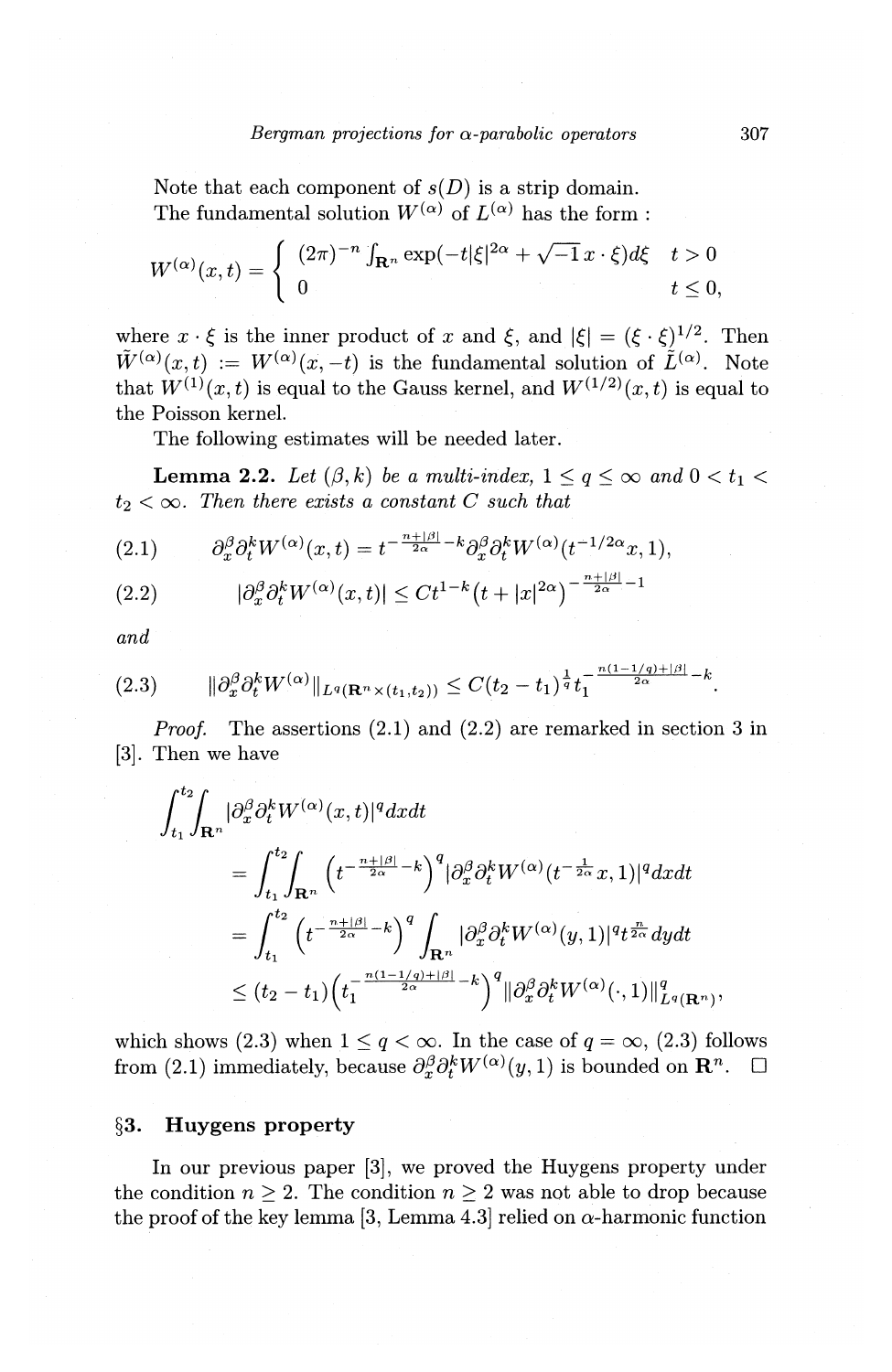theory ([1]). In this section, we shall give another proof of the Huygens property, which is valid for all  $n \geq 1$ . Here we shall use the  $\alpha$ -parabolic dilation to estimate  $L^{(\alpha)}$ -harmonic measures. In [2] and [4], the notion of the  $L^{(\alpha)}$ -harmonic measure is introduced and discussed by using the fundamental solutions  $W^{(\alpha)}$  and  $\tilde{W}^{(\alpha)}$  of  $L^{(\alpha)}$  and  $\tilde{L}^{(\alpha)}$ , respectively. We handle infinite cylinders and use the following notation.

- $C_r$  : =  $\{(x, t)|t \in \mathbf{R}, |x| < r\}$ : infinite cylinder.
- $\varepsilon$ : the Dirac measure at the origin  $(0,0)$ .
- $\nu_r^{\alpha}$  : the  $L^{(\alpha)}$ -harmonic measure at the origin of  $C_r$ .
- $\omega_r^{\alpha}$  : the projection of  $\nu_r^{\alpha}$  to the x-space  $\mathbf{R}^n$ .  $\tilde{\omega}_r^{\alpha}$  : =  $\int_{1}^{2} \omega_{\lambda r}^{\alpha} d\lambda$ , a modified measure of  $\omega_r^{\alpha}$ .  $\tilde{W}^{(\alpha)}$ : =  $\tilde{W}^{(\alpha)}$  \* ( $\varepsilon - \nu_{\alpha}^{\alpha}$ ).

We list the properties of  $\nu_r^{\alpha}$  in the following proposition.

**Proposition 3.1.** (1)  $0 \leq \tilde{W}_r^{(\alpha)} \leq \tilde{W}^{(\alpha)}$  and the support of  $\tilde{W}_r^{(\alpha)}$ *is in the closure of the cylinder*  $C_r$ .

- $(2)$  v<sub>r</sub><sup> $\alpha$ </sup> *is rotationally invariant with respect to the space variable.*
- (3)  $\int d\nu_r^{\alpha} \le 1$ .<br>(4)  $\int f \, 0 < \alpha$
- If  $0 < \alpha < 1$ ,  $\nu_r^{\alpha}$  is supported by  $\{(x,t) | t \leq 0, |x| \geq r\}$  and abso*lutely continuous with respect to the*  $(n + 1)$ -dimensional Lebesgue *measure on the exterior of*  $C_r$ *. The density of*  $\nu_r^{\alpha}$  *is given by*

$$
c_{n,\alpha}\int_{|y|\leq r}\tilde{W}^{(\alpha)}_r(y,t)|x-y|^{-n-2\alpha}dy.
$$

(5) If  $\alpha = 1$ ,  $\text{supp}(\nu_r^1) \subset \{(x,t)|t\leq 0, |x| = r\}.$ 

Next lemma was the key in the proof of the Huygens property ([3, Lemma 4.3.). Now we give a new proof which is valid for all  $n \geq 1$ .

**Lemma 3.1.** *The modified measure*  $\tilde{\omega}_r^{\alpha}$  *is absolutely continuous with respect to the n-dimensional Lebesgue measure, whose density*  $\tilde{w}_r^{\alpha}$  satis*fies* 

$$
\tilde{w}_r^{\alpha}(x) \le Cr^{2\alpha} |x|^{-n-2\alpha} \quad \text{and} \quad \|\tilde{w}_r^{\alpha}\|_{L^q(\mathbf{R}^n)} \le Cr^{-n(1-1/q)},
$$

*where the constant C is independent of*  $r > 0$  *and*  $1 \leq q \leq \infty$ .

*Proof.* By Proposition 3.1, we can express  $\omega_r^{\alpha}$  as

(3.1) 
$$
\omega_r^{\alpha} = w_r^{\alpha}(x)dx + C(r)\sigma_r,
$$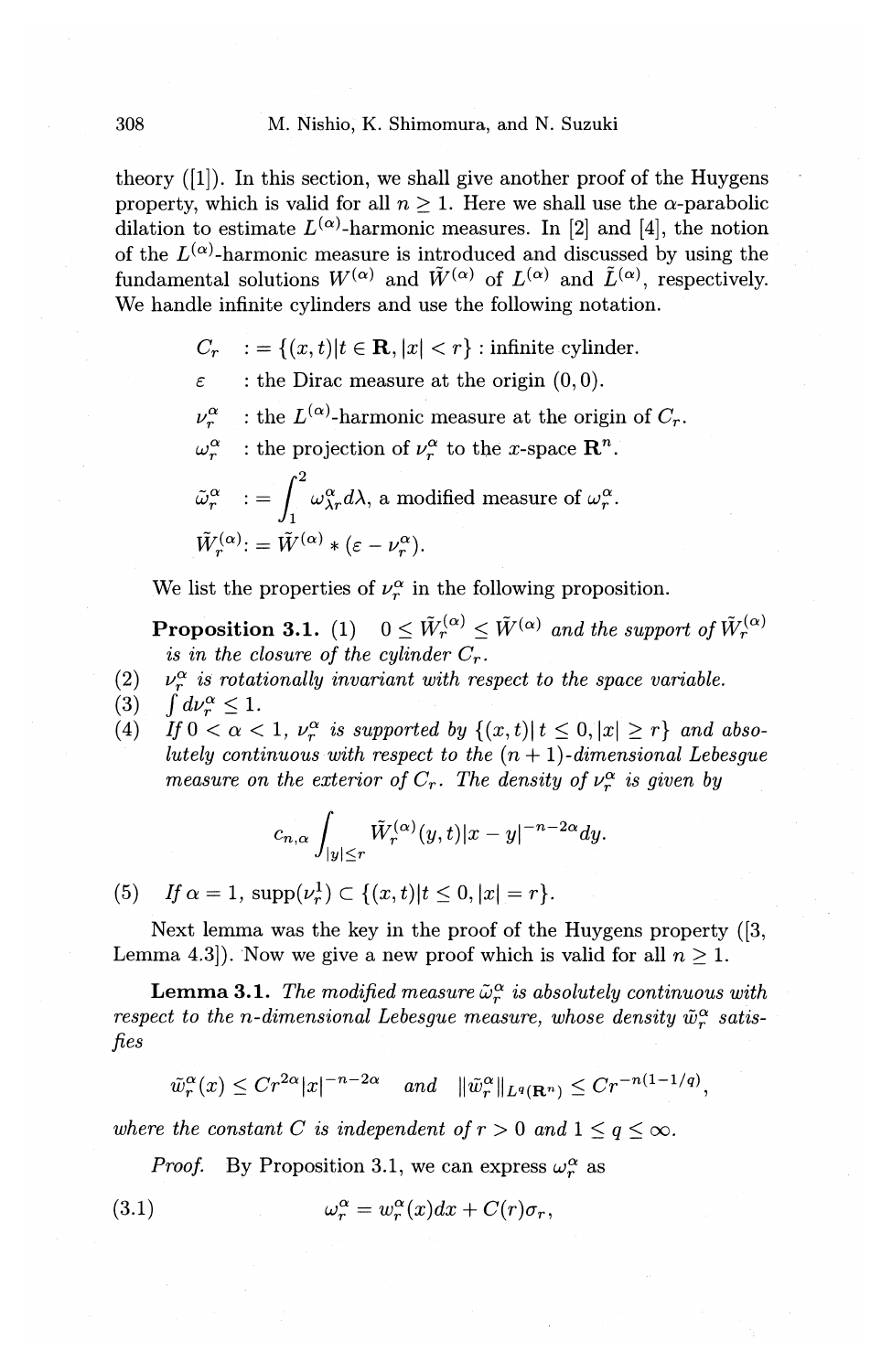where  $\sigma_r$  is the surface measure of the sphere  $\{|x| = r\}$ ,  $C(r)$  is a nonnegative function of *r* > 0 and

$$
w_r^{\alpha}(x) = \begin{cases} \int_{-\infty}^{0} \left[c_{n,\alpha} \int_{|y| \le r} \tilde{W}_r^{(\alpha)}(y,t) |x-y|^{-n-2\alpha} dy \right] dt, & 0 < \alpha < 1, \\ 0, & \alpha = 1. \end{cases}
$$

Then  $\tilde{\omega}_r^{\alpha}$  is absolutely continuous and its density is given by

$$
\tilde{w}_r^{\alpha}(x) = \int_1^2 w_{\lambda r}^{\alpha}(x) d\lambda + \frac{C(|x|)}{r} 1_{\{r \le |x| \le 2r\}}(x),
$$

where  $1_{\{r\leq|x|\leq2r\}}$  denotes the characteristic function. Considering  $\alpha$ parabolic dilations  $\tau_r^{\alpha}: (x, t) \mapsto (rx, r^{2\alpha}t)$ , we have

$$
W^{(\alpha)}(x,t) = r^n W^{(\alpha)}(\tau_r^{\alpha}(x,t)),
$$

which shows that  $\nu_r^{\alpha}$  is the image measure of  $\nu_1^{\alpha}$  by  $\tau_r^{\alpha}$ . Thus we obtain  $w_r^{\alpha}(x) = r^{-n}w_1^{\alpha}(x/r)$ ,  $C(r) \int d\sigma_r = C(1) \int d\sigma_1$  and

$$
\tilde{w}_r^{\alpha}(x) = r^{-n} \tilde{w}_1^{\alpha}(x/r).
$$

In this way, we have only to estimate  $\tilde{w}_1^{\alpha}$ . First, we shall show the boundedness. For every  $s\geq 1$ ,

$$
\int \tilde{w}_1^{\alpha}(x) d\sigma_s(x) \le \int \int_1^2 w_\lambda^{\alpha}(x) d\lambda d\sigma_s(x) + C(s) \int d\sigma_s
$$
  
= 
$$
\int \int_1^2 \lambda^{-n} w_1^{\alpha}(x/\lambda) d\lambda d\sigma_s(x) + C(1) \int d\sigma_1
$$
  

$$
\le \frac{2}{s} \int_{s/2}^s \int w_1^{\alpha}(x) d\sigma_\lambda(x) d\lambda + C(1) \int d\sigma_1
$$
  

$$
\le 2 \int d\omega_1^{\alpha} \le 2.
$$

Since  $\tilde{w}_1^{\alpha}$  is rotationally invariant, we have the boundedness of  $\tilde{w}_1^{\alpha}$ . Next, we remark that  $\tilde{w}_1^{\alpha}(x) \leq C|x|^{-n-2\alpha}$ . In fact, from (3) and (4) of Proposition 3.1, follows

$$
1 \geq \int d\nu_1^{\alpha} \geq \int_{|x|>1} \int_{-\infty}^0 c_{n,\alpha} \int_{|y| \leq 1} \tilde{W}_1^{(\alpha)}(y,t) |x-y|^{-n-2\alpha} dy dt dx
$$
  
\n
$$
\geq c_{n,\alpha} \int_{-\infty}^0 \int_{|y| \leq 1} \tilde{W}_1^{(\alpha)}(y,t) \int_{|x-y|>2} |x-y|^{-n-2\alpha} dx dy dt
$$
  
\n
$$
\geq c_{n,\alpha} \Biggl( \int_{|x|>2} |x|^{-n-2\alpha} dx \Biggr) \iint \tilde{W}_1^{(\alpha)}(y,t) dy dt,
$$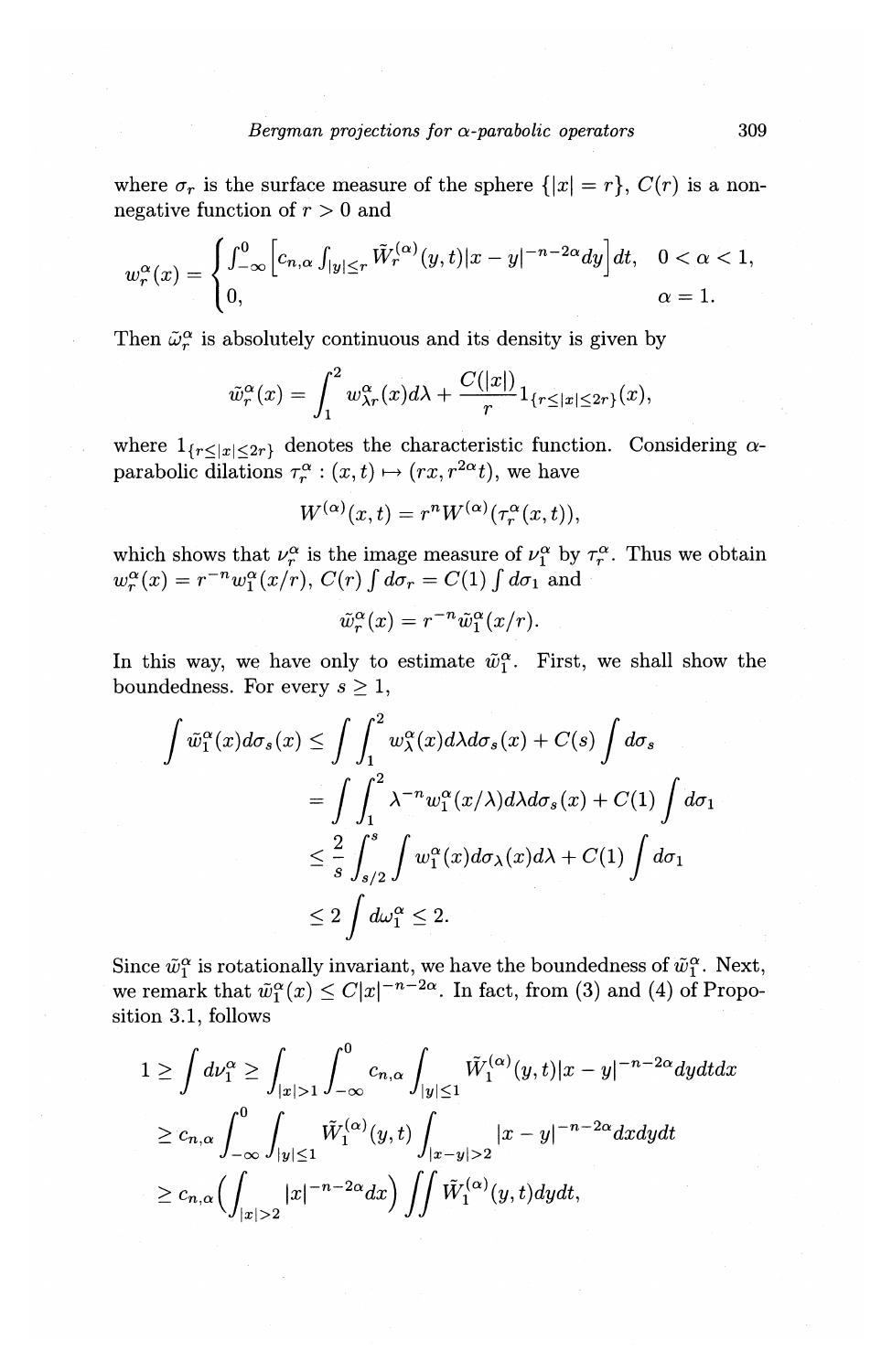which shows that  $\tilde{W}_1^{(\alpha)}$  is integrable. Then taking x with  $|x| \geq 2$ , we have  $|x| \le |x - y| + |y| \le 2|x - y|$  and

$$
w_1^{\alpha}(x) = c_{n,\alpha} \int_{-\infty}^0 \int_{|y| \le 1} \tilde{W}_1^{(\alpha)}(y,t) |x - y|^{-n-2\alpha} dy dt
$$
  

$$
\le 2^{n+2\alpha} c_{n,\alpha} \|\tilde{W}_1^{(\alpha)}\|_{L^1(\mathbf{R}^{n+1})}|x|^{-n-2\alpha}.
$$

Thus taking x with  $|x| \geq 4$ , we have

$$
\tilde{w}_1^{\alpha}(x) = \int_1^2 w_{\lambda}^{\alpha}(x) d\lambda = \int_1^2 \lambda^{-n} w_1^{\alpha}(x/\lambda) d\lambda
$$
  

$$
\leq 2^{n+2\alpha} c_{n,\alpha} \|\tilde{W}_1^{(\alpha)}\|_{L^1(\mathbf{R}^{n+1})} \left(\int_1^2 \lambda^{2\alpha} d\lambda\right) |x|^{-n-2\alpha}.
$$

Since  $\tilde{w}_1^{\alpha}(x)$  is bounded, we obtain

$$
\tilde{w}_1^{\alpha}(x) \le C|x|^{-n-2\alpha}
$$

for all  $x \in \mathbb{R}^n$ . Therefore

$$
\tilde{w}_r^{\alpha}(x) = r^{-n} \tilde{w}_1^{\alpha}(x/r) \le C r^{2\alpha} |x|^{-n-2\alpha},
$$

which also shows the norm inequality

$$
\|\tilde{w}_r^{\alpha}\|_{L^q(\mathbf{R}^n)} \leq C r^{-n(1-1/q)},
$$

because

$$
\int_{|x|\geq r} (|x|^{-n-2\alpha})^q dx = \frac{r^{-(q-1)n-2\alpha q}}{(q-1)n+2\alpha q} \int d\sigma_1.
$$

 $\Box$ 

Using the above lemma, in the quite same manner as in the proof of Theorem 4.1 in [3], we obtain the following Huygens property. For the completeness, we give an outline of the proof.

**Theorem 3.1.** If an  $L^{(\alpha)}$ -harmonic function u on  $H_T$  belongs to  $L^p(H_T)$ , then u satisfies the Huygens property:

$$
(3.2) \quad u(x,t) = \int_{\mathbf{R}^n} u(y,s)W^{(\alpha)}(x-y,t-s)dy \quad \text{for} \quad 0 < s < t < T.
$$

*Proof.* Let  $u \in L^p(H_T)$  be an arbitrary  $L^{(\alpha)}$ -harmonic function with  $1 \leq p \leq \infty$ . Take  $\delta > 0$  such that  $u(\cdot, \delta) \in L^p(\mathbf{R}^n)$ , and put

$$
v(x,t) = u(x,t+\delta) - \int_{\mathbf{R}^n} W^{(\alpha)}(x-y,t)u(y,\delta)dy
$$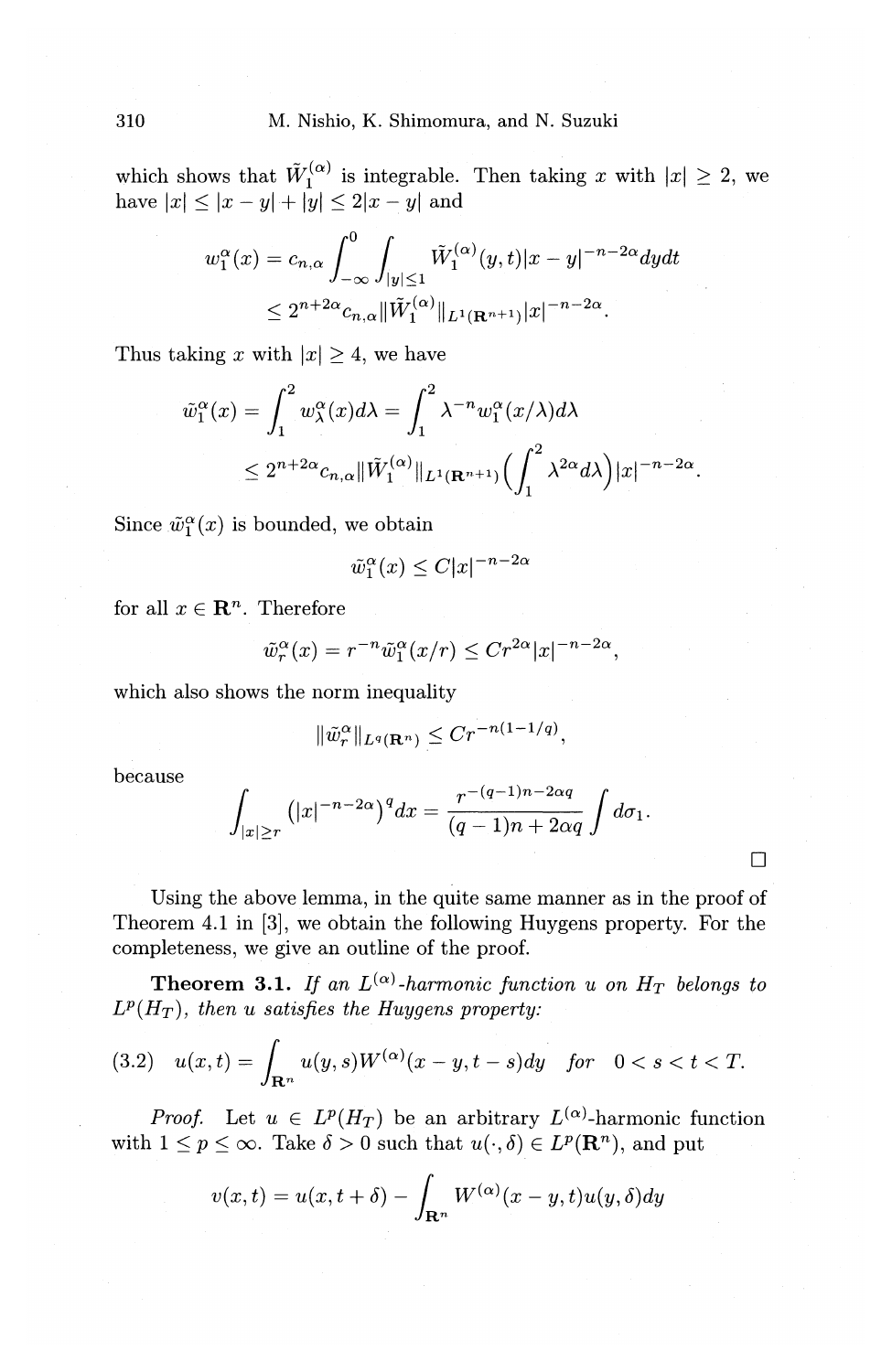and  $V(x,t) = \int_0^t v(x,\tau)d\tau$ . Here we remark that  $||v||_{L^p(H_{T-\delta})} \le ||u||_{L^p(H_T)}$ and that V is  $L^{(\alpha)}$ -harmonic(see [3, Lemma 2.3]). For any fixed  $(x, t) \in$  $H_{T-\delta}$ , taking a cylinder  $\{(\xi, \tau)|0 < \tau < t, |\xi - x| < r\}$  with  $r > 0$  and using the mean value property (cf.  $[4]$ ), we have

$$
|V(x,t)| = \Big| \int_{|\xi| \ge r, -t \le \tau \le 0} V(\xi + x, \tau + t) d\nu_r^{\alpha}(\xi, \tau) \Big|
$$
  
\n
$$
\le \int_{|\xi| \ge r, -t \le \tau \le 0} \int_0^{\tau + t} |v(\xi + x, s)| ds d\nu_r^{\alpha}(\xi, \tau)
$$
  
\n
$$
= \int_0^t \int_{|\xi| \ge r, s - t \le \tau \le 0} |v(\xi + x, s)| d\nu_r^{\alpha}(\xi, \tau) ds
$$
  
\n
$$
\le \int_0^{T - \delta} \int |v(\xi + x, s)| d\omega_r^{\alpha}(\xi) ds.
$$

Thus we obtain

$$
|V(x,t)| \leq \int_0^{T-\delta} \int |v(\xi+x,s)| \tilde{w}_r^{\alpha}(\xi) d\xi ds
$$
  
\n
$$
\leq T^{1/q} \|v\|_{L^p(H_{T-\delta})} \|\tilde{w}_r^{\alpha}\|_{L^q(\mathbf{R}^n)}
$$
  
\n
$$
\leq C T^{1/q} r^{-n/p} \|u\|_{L^p(H_T)},
$$

which shows  $V(x, t) = 0$  for  $1 \leq p < \infty$ , because  $r > 0$  is arbitrary. In this way, for  $\delta < s < t < T$  and  $x \in \mathbb{R}^n$ , we have

$$
u(x,t) = \int_{\mathbf{R}^n} W^{(\alpha)}(x-y, t-\delta)u(y, \delta)dy
$$
  
= 
$$
\int_{\mathbf{R}^n} \int_{\mathbf{R}^n} W^{(\alpha)}(x-z, t-s)W^{(\alpha)}(z-y, s-\delta)dz u(y, \delta)dy
$$
  
= 
$$
\int_{\mathbf{R}^n} W^{(\alpha)}(x-z, t-s)u(z, s)dz.
$$

Since  $\delta > 0$  is arbitrary, we have (3.2) in the case of  $1 \leq p < \infty$ . When  $p = \infty$ , (3.2) follows from [4, Proposition 11] immediately.

#### **§4. Some basic properties of a-parabolic Bergman functions**

In this section, for  $0 < T < \infty$ , we define an  $\alpha$ -parabolic Bergman space on  $H_T$ .

**Definition 4.1.** Let  $1 \leq p \leq \infty$ . We put

$$
\mathbf{b}_{\alpha}^{p}(H_{T}) := \{ u \in L^{p}(H_{T}) | L^{(\alpha)}\text{-harmonic on } H_{T} \},
$$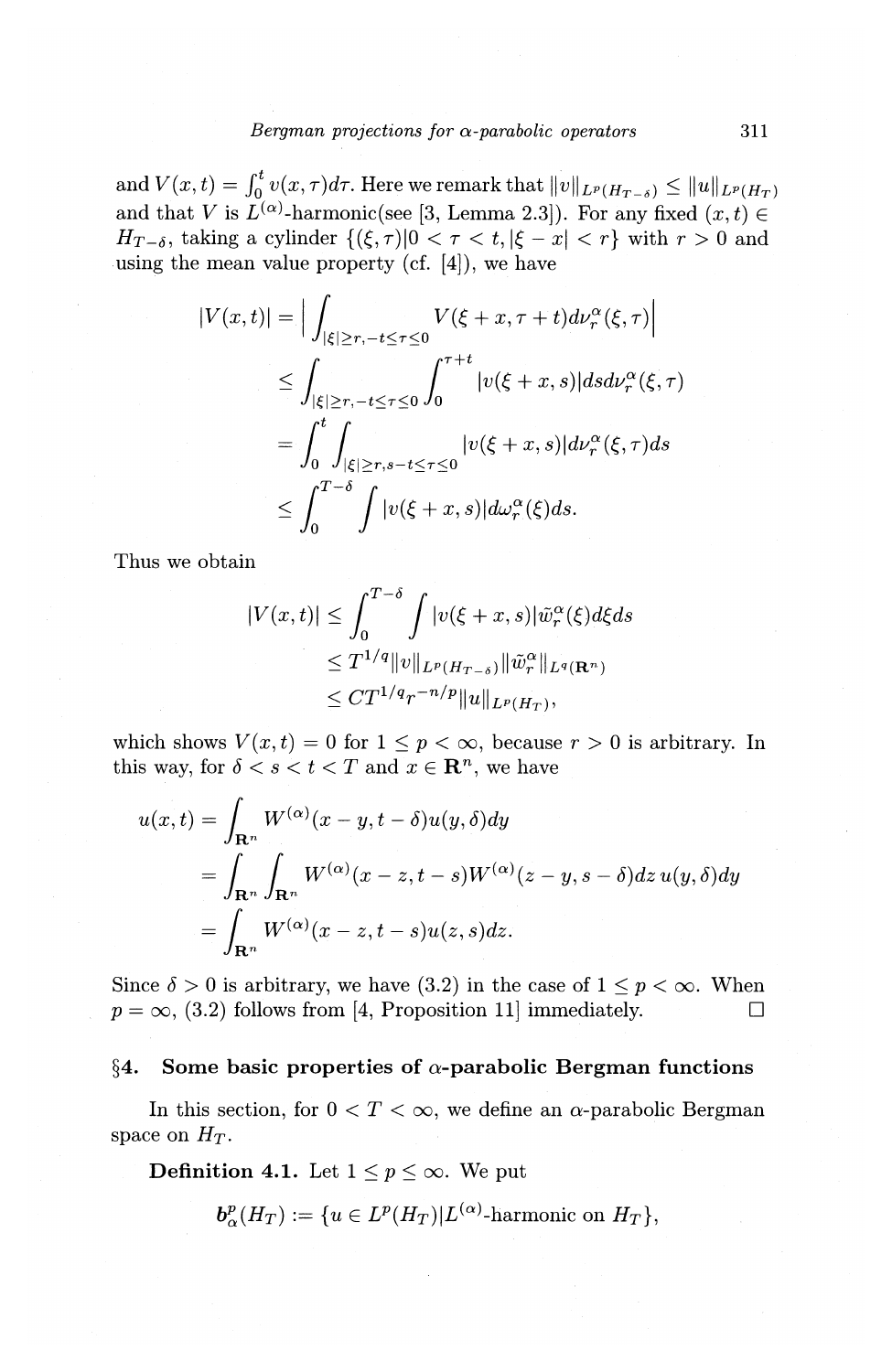which is a closed subspace of  $L^p(H_T)$  (by (4.1) below) and called the  $\alpha$ -parabolic Bergman space on the strip domain.

*Remark* 4.1. For any  $u \in b^p_{\alpha}(H_T)$ , the estimate

$$
(4.1) \t\t |u(x,t)| \leq C \|u\|_{L^p(H_T)} t^{-(\frac{n}{2\alpha}+1)\frac{1}{p}}
$$

holds for  $(x, t) \in H_T$  in the similar way to [3, Proposition 5.2]. Therefore *u* can be extended to an  $L^{(\alpha)}$ -harmonic function on the upper half space *H* by using the Huygens property. In this paper, every  $u \in b^p_{\alpha}(H_T)$  is considered to be extended to the upper half space as

(4.2) 
$$
u(x, t+jT) := \int_{\mathbf{R}^n} u(y, t) W^{(\alpha)}(x-y, jT) dy
$$

for  $(x, t) \in H_T$  and  $j \in \mathbb{N}$ . We remark that the extension *u* also satisfies the Huygens property on the whole upper half space H.

*Remark* 4.2. For each fixed p,  $b^p_{\alpha}(H_T)$  are the same and the  $L^p(H_T)$ norm is equivalent to one another for all  $0 < T < \infty$ . In fact, by the Minkowski inequality, for  $0 < s < t < \infty$ ,

$$
||u(\cdot,t)||_{L^p(\mathbf{R}^n)} \leq ||u(\cdot,s)||_{L^p(\mathbf{R}^n)},
$$

which shows the equivalence of the norms.

The Huygens property also yields the following estimate.

**Proposition 4.1.** Let  $1 \leq p \leq \infty$  and  $(\beta, k)$  be a multi-index. Then *there exists a constant*  $C > 0$  *such that* 

$$
|\partial_x^{\beta} \partial_t^k u(x,t)| \leq \begin{cases} C \|u\|_{L^p(H_T)} t^{-\left(\frac{|\beta|}{2\alpha}+k\right)-\left(\frac{n}{2\alpha}+1\right)\frac{1}{p}}, & t < T, \\ C T^{-1/p} \|u\|_{L^p(H_T)} t^{-\left(\frac{|\beta|}{2\alpha}+k\right)-\frac{n}{2\alpha}\frac{1}{p}}, & t \geq T, \end{cases}
$$

*for any*  $u \in b^p_\alpha(H_T)$  *and*  $(x, t) \in H$ . *In particular, if*  $1 \leq p < \infty$ ,  $t^{\frac{|\beta|}{2\alpha}+k}\partial_x^{\beta}\partial_t^k u(\cdot,t)$  converges uniformly to 0 as  $t\to\infty$ .

*Proof.* If  $0 < t < 2T$ , we can show

$$
|\partial_x^{\beta} \partial_t^k u(x,t)| \leq C \|u\|_{L^p(H_T)} t^{-\left(\frac{|\beta|}{2\alpha}+k\right)-\left(\frac{n}{2\alpha}+1\right)\frac{1}{p}}
$$

in the quite same manner as in [3, Proposition 5.4]. Next we assume  $t \geq 2T$ . By the Huygens property, we have

$$
u(x,t) = \frac{1}{T} \iint_{H_T} u(y,s)W^{(\alpha)}(x-y,t-s)dyds
$$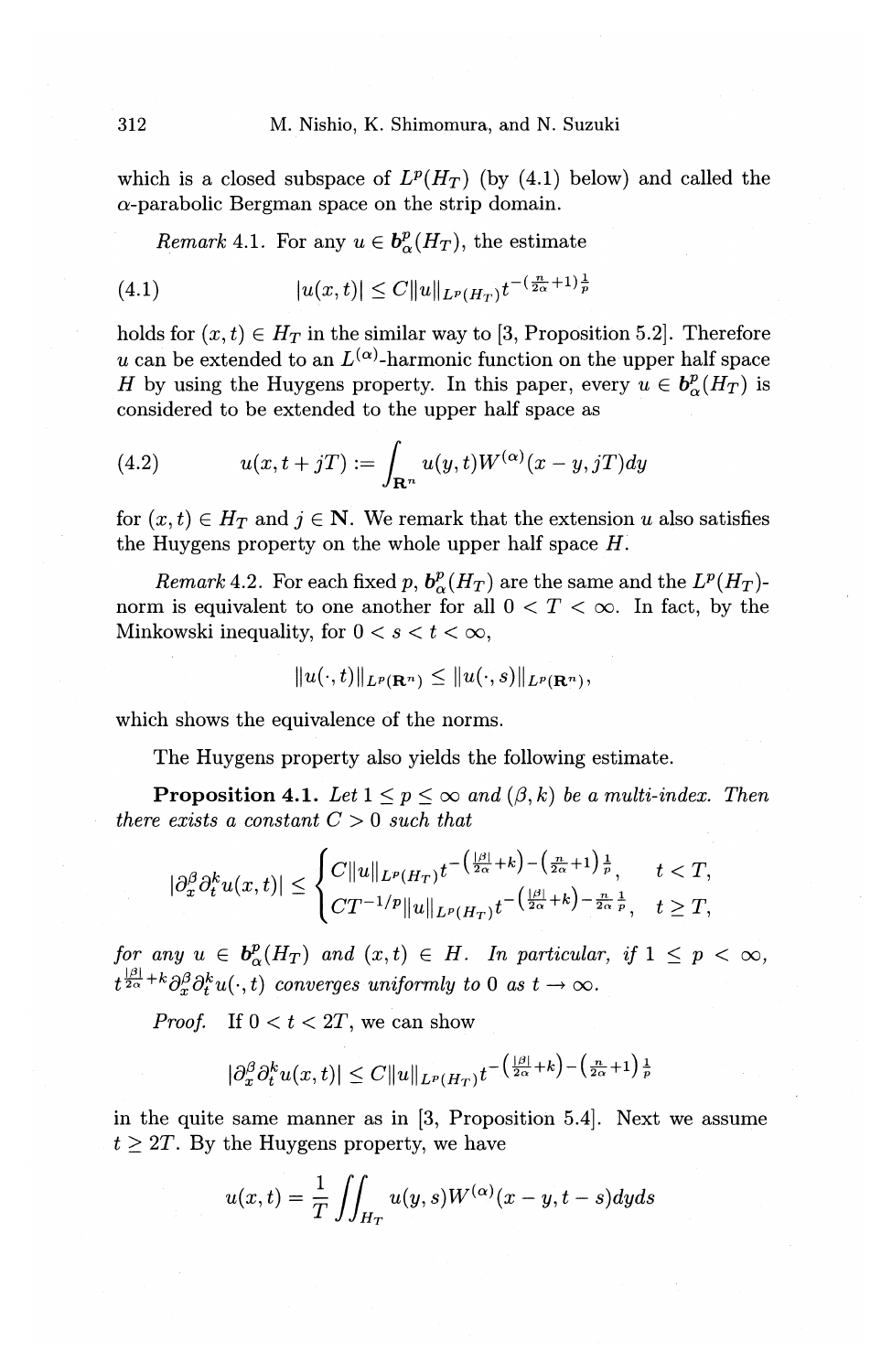and hence

$$
\partial_x^{\beta} \partial_t^k u(x,t) = \frac{1}{T} \iint_{H_T} u(y,s) \partial_x^{\beta} \partial_t^k W^{(\alpha)}(x-y,t-s) dy ds.
$$

Then by  $(2.3)$  in Lemma 2.2 and the Hölder inequality, we have

$$
\begin{aligned} |\partial_x^{\beta} \partial_t^k u(x,t)| &= \frac{1}{T} ||u||_{L^p(H_T)} ||\partial_x^{\beta} \partial_t^k W^{(\alpha)} ||_{L^q(\mathbf{R}^n \times (t-T,t))} \\ &\leq C T^{-1/p} ||u||_{L^p(H_T)} t^{-\left(\frac{|\beta|}{2\alpha} + k\right) - \frac{n}{2\alpha} \frac{1}{p}} .\end{aligned}
$$

In the same manner as in [3, Proposition 5.5], we have the following norm inequality.

**Proposition 4.2.** *Let*  $1 \leq p \leq \infty$  *and*  $(\beta, k)$  *be a multi-index. Then there exists a constant*  $C > 0$  *such that for every*  $u \in b^p_{\alpha}(H_T)$ *,* 

$$
||t^{\frac{|\beta|}{2\alpha}+k}\partial_x^{\beta}\partial_t^k u||_{L^p(H_T)}\leq C||u||_{L^p(H_T)}.
$$

### **§5. Reproducing property of the Bergman kernel**

In [3, Theorem 6.3], we have shown that the  $\alpha$ -parabolic Bergman kernel

$$
R_\alpha(x,t;y,s):=-2\partial_t W^{(\alpha)}(x-y,t+s)
$$

has a reproducing property for  $b^p_\alpha$  with  $1 \leq p < \infty$ .

In the case of the strip domain  $H_T$  ( $0 < T < \infty$ ), we consider the following kernel: for  $(x, t), (y, s) \in H_T$ ,

$$
R_{\alpha,T}(x,t;y,s) := \sum_{j=0}^{\infty} R_{\alpha}(x,t+jT;y,s+jT)
$$
  
= 
$$
-2\sum_{j=0}^{\infty} \partial_t W^{(\alpha)}(x-y,s+t+2jT),
$$

which turns out to be the  $\alpha$ -parabolic Bergman kernel on  $H_T$ .

**Lemma 5.1.** *Let*  $(x, t) \in H_T$  *be fixed. Then*  $R_{\alpha, T}(x, t; \cdot, \cdot) \in L^q(H_T)$ *for*  $1 < q \leq \infty$ .

*Proof.* Let  $j \ge 1$ . Then by (2.3) in Lemma 2.2, we have

$$
||R_{\alpha}(x,t+jT;\cdot,\cdot)||_{L^{q}(\mathbf{R}^{n}\times(jT,jT+T))}=2||\partial_{t}W^{(\alpha)}||_{L^{q}(\mathbf{R}^{n}\times(t+2jT,t+2jT+T))}
$$
  

$$
\leq CT^{1/q}(jT)^{-\frac{n(1-1/q)}{2\alpha}-1}.
$$

 $\Box$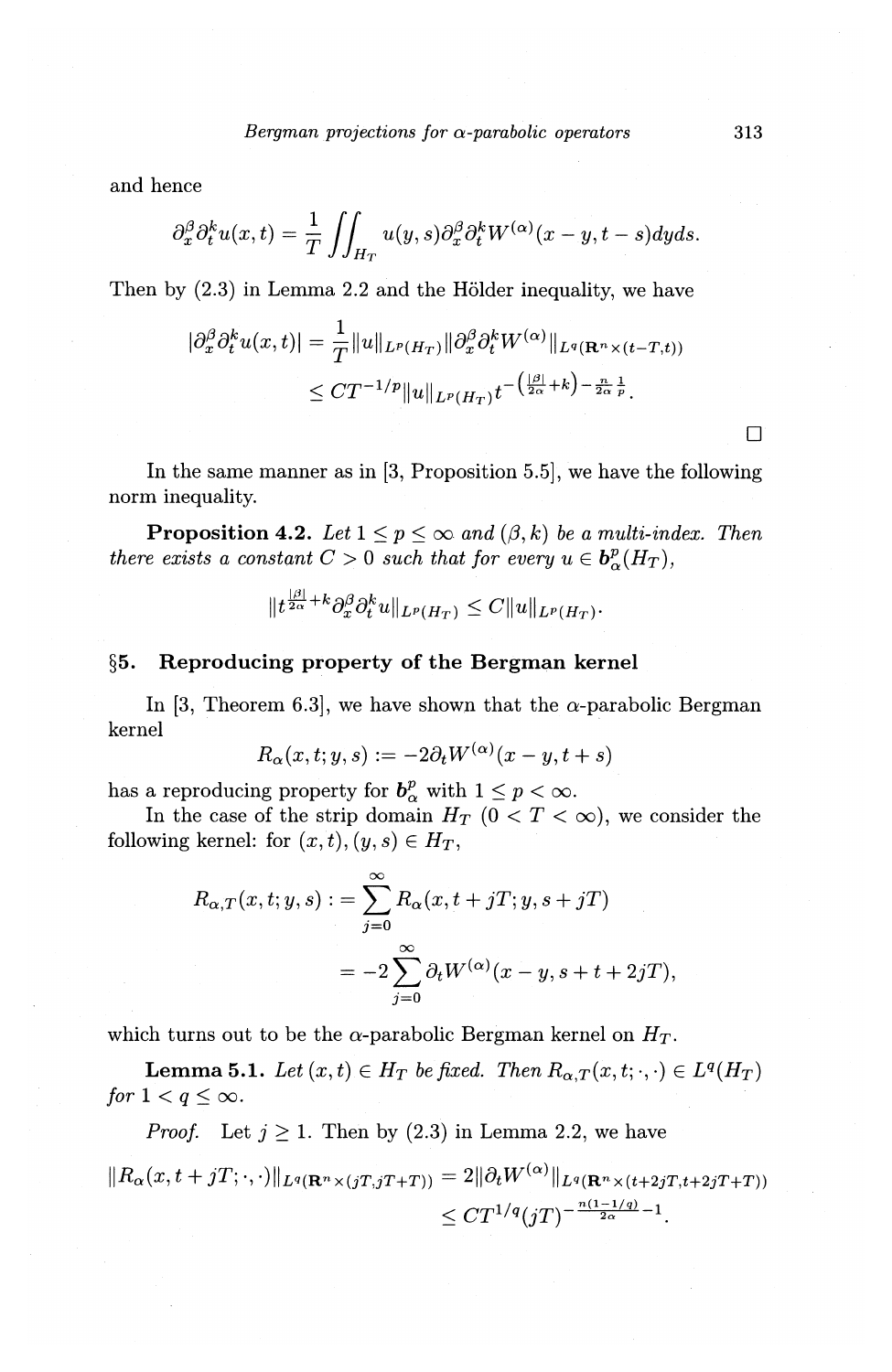Thus, by [3, Lemma 6.1],

$$
||R_{\alpha,T}(x,t;\cdot,\cdot)||_{L^{q}(H_{T})}
$$
  
\$\leq\$  $||R_{\alpha}(x,t;\cdot,\cdot)||_{L^{q}(H)} + CT^{1/q} \sum_{j=1}^{\infty} (jT)^{-\frac{n(1-1/q)}{2\alpha}-1} < \infty.$ 

Thus we can define the integral operator

$$
R_{\alpha,T}u(x,t):=\iint_{H_T}R_{\alpha,T}(x,t;y,s)u(y,s)dyds
$$

for every  $u \in L^p(H_T)$  with  $1 \leq p < \infty$ . Next proposition shows that the kernel  $R_{\alpha,T}$  has a reproducing property for  $b^p_{\alpha}(H_T)$ .

**Proposition 5.1.** *Let*  $1 \leq p < \infty$ . *Then we have* 

(5.1) 
$$
R_{\alpha,T}u(x,t) = u(x,t)
$$

*for every*  $u \in b^p_{\alpha}(H_T)$  *and*  $(x, t) \in H_T$ .

*Proof.* Let  $u \in b^p_\alpha(H_T)$  be considered to be extended to H as in (4.2). For  $\delta > 0$ , we put  $u_{\delta}(x, t) := u(x, t + \delta)$ . Then using the Huygens property, we have

$$
\iint_{H_T} u_{\delta}(y, s)(-2)\partial_t W^{(\alpha)}(x - y, t + s + 2jT) dyds
$$
\n
$$
= \int_{\mathbf{R}^n} \left\{ \left[ u_{\delta}(y, s)(-2)W^{(\alpha)}(x - y, t + s + 2jT) \right]_{s=0}^T - \int_0^T \partial_t u_{\delta}(y, s)(-2)W^{(\alpha)}(x - y, t + s + 2jT) ds \right\} dy
$$
\n
$$
= 2u_{\delta}(x, t + 2jT) - 2u_{\delta}(x, t + 2(j + 1)T)
$$
\n
$$
+ \int_0^T \frac{\partial}{\partial s} \left\{ u_{\delta}(x, t + 2s + 2jT) \right\} ds
$$
\n
$$
= u_{\delta}(x, t + 2jT) - u_{\delta}(x, t + 2(j + 1)T).
$$

Hence, by Proposition 4.1, we obtain

$$
\iint_{H_T} R_{\alpha,T}(x,t;y,s)u_{\delta}(y,s)dyds
$$
  
= 
$$
\sum_{j=0}^{\infty} [u_{\delta}(x,t+2jT) - u_{\delta}(x,t+2(j+1)T)] = u_{\delta}(x,t).
$$

Letting  $\delta \to 0$ , we have (5.1).

 $\Box$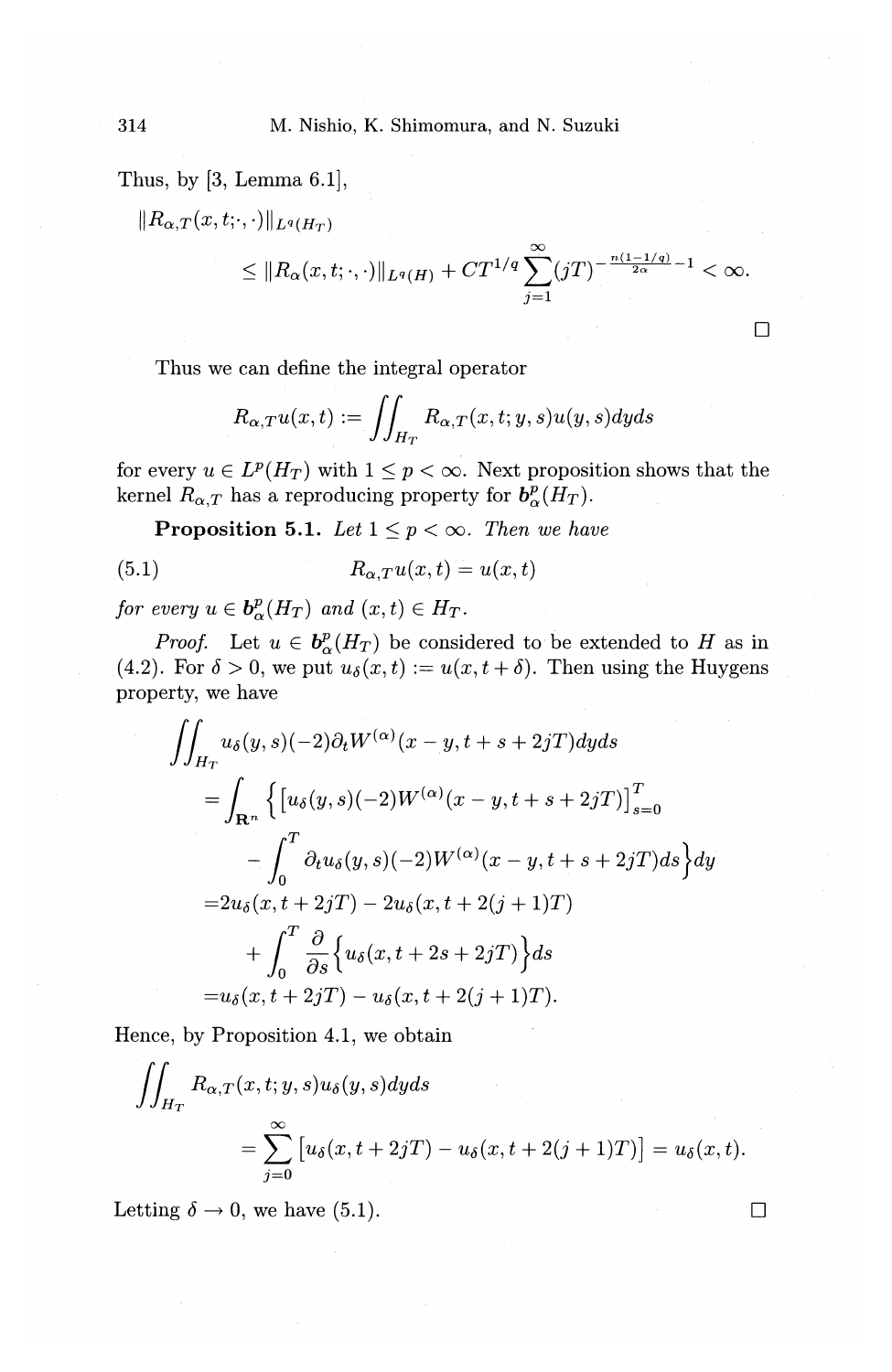Since the kernel  $R_{\alpha,T}$  is symmetric and real-valued, the integral operator  $R_{\alpha,T}$  is the orthogonal projection on  $L^2(H_T)$  to  $b^2_{\alpha}(H_T)$ . Therefore in particular, the operator  $R_{\alpha,T}$  is bounded on  $L^2(H_T)$ . We call  $R_{\alpha,T}$  the Bergman projection. In the next section, we discuss the boundedness for other exponents  $1 < p < \infty$ .

# **§6. £P-boundedness of the Bergman projection**

In this last section, we shall prove the boundedness of the integral operator  $R_{\alpha,T}$  on  $L^p(H_T)$ .

**Theorem 6.1.** Let  $1 < p < \infty$ . Then  $R_{\alpha,T}$  is a bounded operator *from*  $L^p(H_T)$  *onto*  $\mathbf{b}_\alpha^p(H_T)$ *.* 

To prove the theorem, we introduce the following theorem from the interpolation theory. We quote the theorem from [5].

**Theorem 6.2.** [5, p.29, Theorem 1]. Let  $K \in L^2(\mathbb{R}^n)$  *such that* 

 $(a)$   $\|\hat{K}\|_{L^{\infty}(\mathbf{R}^n)} \leq B,$ 

(b)  $K \in C^1(\mathbf{R}^n \setminus \{0\})$  and  $|\nabla K(x)| \leq B|x|^{-n-1}$ 

*for some*  $B > 0$ *, where*  $\hat{K}$  *denotes the Fourier transform of K. Then for*  $1 < p < \infty$ , *there exists a constant*  $A_p$ , *depending only on*  $p, B$  *and n, such that* 

$$
(6.1) \t\t\t ||K*f||_{L^p(\mathbf{R}^n)} \le A_p ||f||_{L^p(\mathbf{R}^n)}
$$

for every  $f \in L^p(\mathbf{R}^n) \cap L^1(\mathbf{R}^n)$ .

*Remark* 6.1. In the above theorem, if in addition  $K \in L^q(\mathbb{R}^n)$ , the inequality (6.1) holds for every  $f \in L^p(\mathbf{R}^n)$ .

Now we return to the proof. For  $t > 0$ , we put

$$
K_{T,t}(x):=-2\sum_{j=1}^\infty \partial_t W^{(\alpha)}(x,t+2jT).
$$

**Lemma 6.1.** *The kernel*  $K_{T,t}$  *satisfies the condition in Theorem* 6.2 with a constant B independent of  $t > 0$ .

*Proof.* By the definition of  $W^{(\alpha)}$ , the Fourier transform of  $W^{(\alpha)}$ satisfies

$$
\hat{W}^{(\alpha)}(\xi,t) = (2\pi)^{-n/2} e^{-t|\xi|^{2\alpha}}, \quad \partial_t \hat{W}^{(\alpha)}(\xi,t) = -(2\pi)^{-n/2} |\xi|^{2\alpha} e^{-t|\xi|^{2\alpha}}.
$$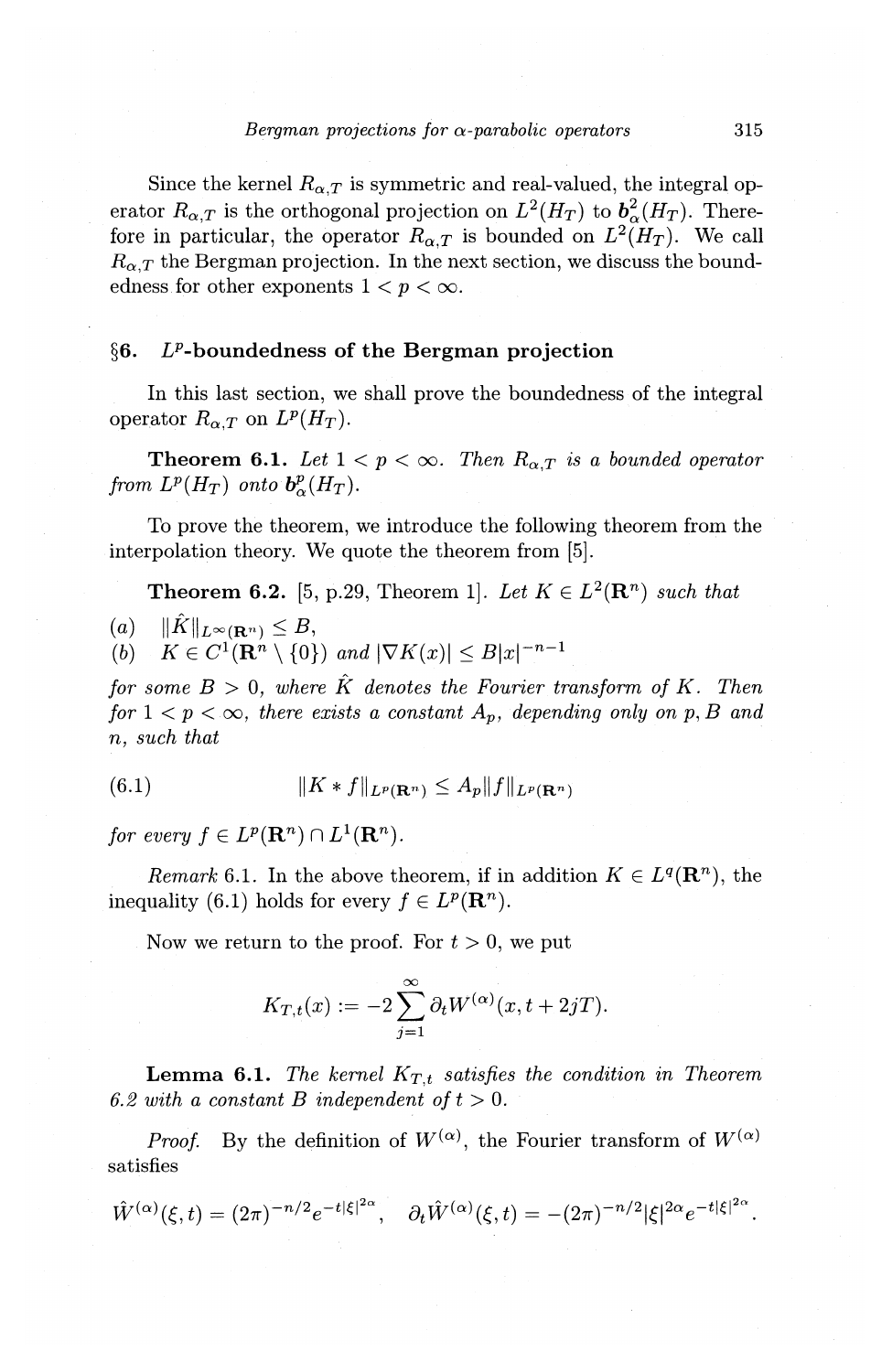Hence

$$
\hat{K}_{T,t}(\xi) = 2(2\pi)^{-n/2} |\xi|^{2\alpha} e^{-t|\xi|^{2\alpha}} \sum_{j=1}^{\infty} e^{-2jT|\xi|^{2\alpha}}
$$

$$
= 2(2\pi)^{-n/2} e^{-t|\xi|^{2\alpha}} \frac{|\xi|^{2\alpha} e^{-2T|\xi|^{2\alpha}}}{1 - e^{-2T|\xi|^{2\alpha}}}.
$$

This implies that  $\hat{K}_{T,t} \in L^2(\mathbf{R}^n)$ , i.e.,  $K_{T,t} \in L^2(\mathbf{R}^n)$ , and

$$
|\hat{K}_{T,t}(\xi)| \leq \frac{(2\pi)^{-n/2}}{T} \sup_{s>0} \frac{s e^{-s}}{1-e^{-s}} =: B < \infty.
$$

Clearly,  $K_{T,t}$  is of class  $C^1$  and by (2.2) in Lemma 2.2,

$$
|\nabla K_{T,t}(x)| \le C \sum_{j=1}^{\infty} \left( (t+2jT) + |x|^{2\alpha} \right)^{-\frac{n+1}{2\alpha}-1}
$$
  
\n
$$
\le \frac{C}{2T} \int_0^{\infty} \left( (t+s) + |x|^{2\alpha} \right)^{-\frac{n+1}{2\alpha}-1} ds
$$
  
\n
$$
\le \frac{C\alpha}{T(n+1)} \left( t + |x|^{2\alpha} \right)^{-\frac{n+1}{2\alpha}} \le \frac{C\alpha}{T(n+1)} |x|^{-n-1}.
$$

 $\Box$ 

*Proof of Theorem 6.1.* We decompose  $R_{\alpha,T}$  as

$$
R_{\alpha,T}(x,t;y,s) = R_{\alpha}(x,t;y,s) + K_{T,t+s}(x-y).
$$

For  $f \in L^p(H_T) \cap L^1(H_T)$ , we put  $f_s(y) := f(y, s)$  and

$$
\tilde{f}(y,s) := \begin{cases} f(y,s), & 0 < s < T, \\ 0, & s \geq T. \end{cases}
$$

In our previous paper [3], we have shown that the integral operator  $R_{\alpha}$ is bounded on  $L^p(H)$ . Then

$$
||R_{\alpha}\tilde{f}||_{L^p(H_T)} \leq ||R_{\alpha}|| \cdot ||f||_{L^p(H_T)}.
$$

Since

$$
R_{\alpha,T}f(x,t) = R_{\alpha}\tilde{f}(x,t) + \int_0^T K_{T,t+s} * f_s(x)ds,
$$

the Minkowski inequality implies

$$
||R_{\alpha,T}f(\cdot,t)||_{L^p(\mathbf{R}^n)} \leq ||R_\alpha \tilde{f}(\cdot,t)||_{L^p(\mathbf{R}^n)} + \int_0^T ||K_{T,t+s}*f_s||_{L^p(\mathbf{R}^n)}ds.
$$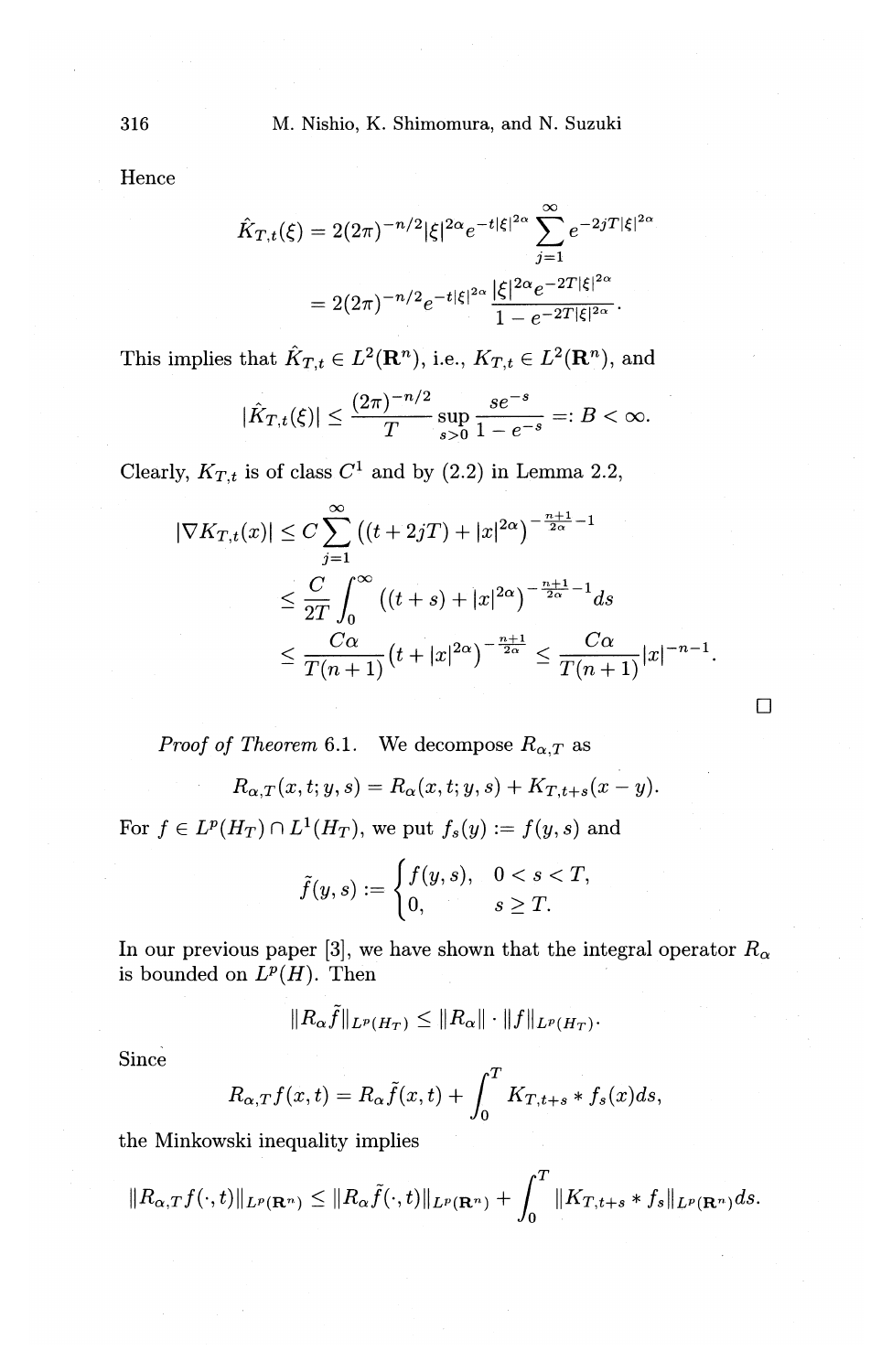Here by Theorem 6.2, we have

$$
\int_0^T \|K_{T,t+s} * f_s\|_{L^p(\mathbf{R}^n)} ds \le A_p \int_0^T \|f_s\|_{L^p(\mathbf{R}^n)} ds
$$
  
\n
$$
\le A_p \Big( \int_0^T \|f_s\|_{L^p(\mathbf{R}^n)}^p ds \Big)^{1/p} \Big( \int_0^T ds \Big)^{1/q}
$$
  
\n
$$
\le A_p \|f\|_{L^p(H_T)} T^{1/q}.
$$

Taking the  $L^p(0,T)$ -norm, again by the Minkowski inequality, we obtain

$$
||R_{\alpha,T}f||_{L^p(H_T)} \leq ||R_{\alpha}\tilde{f}||_{L^p(H_T)} + T A_p||f||_{L^p(H_T)}
$$
  

$$
\leq (||R_{\alpha}|| + T A_p)||f||_{L^p(H_T)}.
$$

This completes the proof.  $\Box$ 

As an application, we have the following duality (cf. [3, Theorem 8.1]).

**Corollary 6.1.** For  $1 < p < \infty$ , the following duality holds;

$$
\boldsymbol{b}_{\alpha}^p (H_T)'\simeq \boldsymbol{b}_{\alpha}^q (H_T),
$$

*where the pairing is given by* 

$$
\langle f, g \rangle = \iint_{H_T} f(x, t) g(x, t) dx dt
$$

*for*  $f \in b^p_{\alpha}(H_T)$  *and*  $q \in b^q_{\alpha}(H_T)$ .

#### **References**

- [1) Masayuki Ito, On a-harmonic functions, Nagoya Math. J., **26** (1966), 205- 221.
- [2] Masayuki Itô and Masaharu Nishio, Poincaré type conditions of the regularity for the parabolic operator of order  $\alpha$ , Nagoya Math. J., **115** (1989), 1-22.
- [3) Masaharu Nishio, Katsunori Shimomura and Noriaki Suzuki, a-parabolic Bergman spaces, Osaka J. Math., **42** (2005), 133-162.
- [4) Masaharu Nishio and Noriaki Suzuki, A characterization of strip domains by a mean value property for the parabolic operator of order  $\alpha$ , New Zealand J. Math., **29** (2000), 47-54.
- [5) Elias M. Stein, Singular integrals and differentiability properties of functions, Princeton Mathematical Series, **30,** Princeton University Press, Princeton, N.J., 1970.